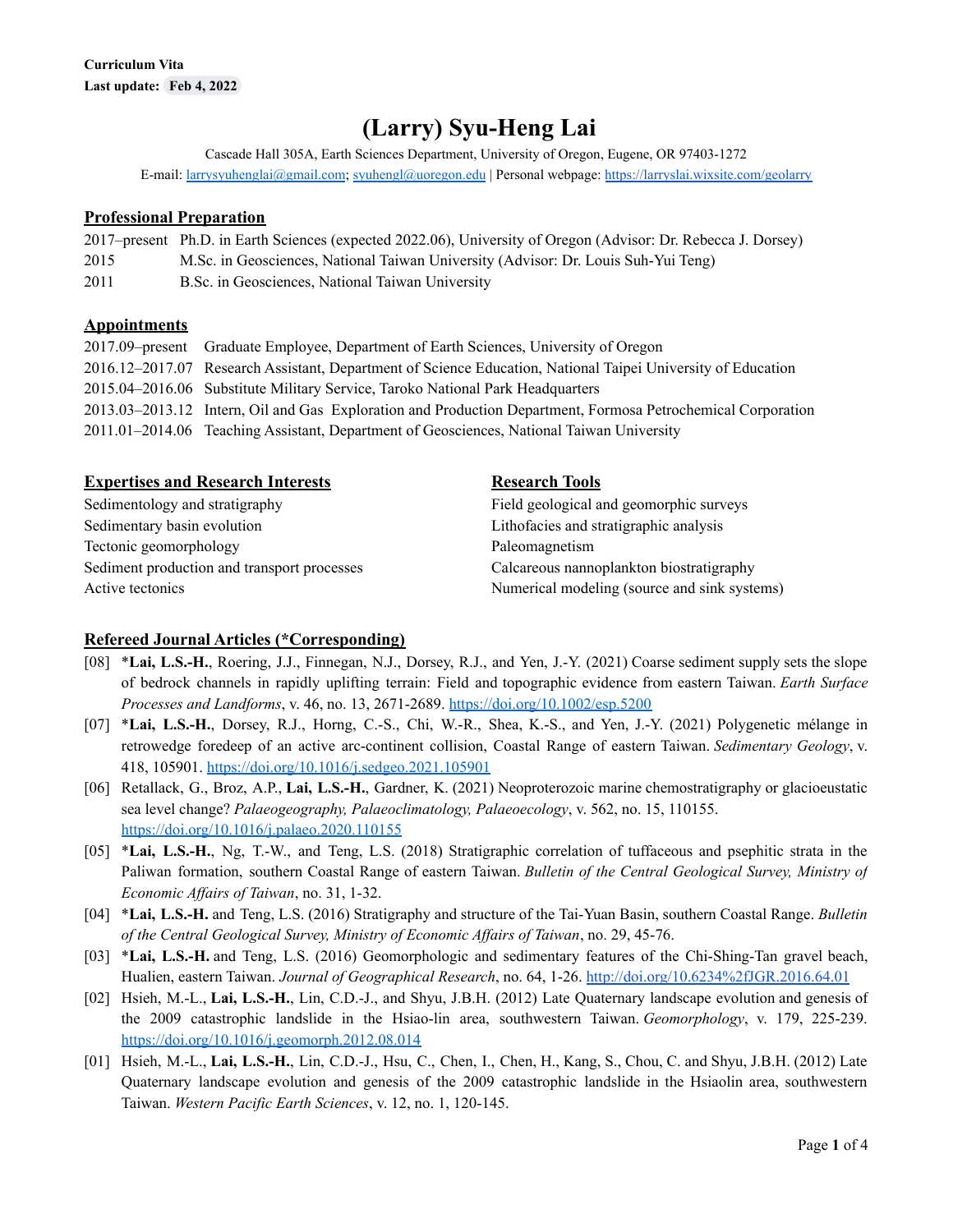## **Papers in Submission or Review (\*Corresponding)**

- [02] Chang, Q., Hren, M.T., **Lai, L.S.-H.**, Dorsey, R.J., and Byrne, T.B. (In Review) Rapid topographic growth of the Taiwan orogen since 1.5 Ma. Submitted to *Science*.
- [01] \***Lai, L.S.-H.**, Dorsey, R.J., Horng, C.-S., Chi, W.-R., Shea, K.-S., and Yen, J.-Y. (Reviewed, In Revision) Extremely rapid up-and-down motions of island arc crust during arc-continent collision. Submitted to *Communication Earth & Environment*.

## **Papers in Preparation**

- [02] \***Lai, L.S.-H.**, Dorsey, R.J., Horng, C.-S., Chi, W.-R., and Yen, J.-Y. (In Prep.) Development of retro-foredeep basin system during arc-continent collision, Coastal Range of eastern Taiwan. Planned for submission to *Basin Research*.
- [01] **Lai, L.S.-H.**, Zheng, C.Y.-C., and Ng, T.-W., (In Prep.) Pleistocene deepwater slope to basin plain environment of retro-foredeep flysches in east Taiwan: evidence from ichnofossils. Planned for submission to *Lethaia*.

## **Books and Book Chapters**

- [02] Lai, L.S.-H. (In Press) "Stories Woven in the Rock Geology and Landscapes of the Turtle River Geopark." Planned to be published by National Dong Hwa University & Forestry Bureau, Council of Agriculture of Taiwan, Hualien,
- [01] Taiwan.

Wang, C.-L., **Lai, L.S.-H.**, Chien, C.-Y. (2021) "*Ancestry in the Valley - Tour Guide to the Turtle River Geopark.*" National Dong Hwa University & Forestry Bureau, Council of Agriculture of Taiwan, Hualien, Taiwan. 120 pp.

#### **Selected Conference Presentations (\*presenting author)**

- [11] **\*Lai, L.S.-H.**, Roering, J.J., Finnegan, N.J., Dorsey, R.J., and Yen, J.-Y., (2021) Coarse sediment supply sets the slope of bedrock channels in rapidly uplifting terrain: Field and topographic evidence from eastern Taiwan. Abstract (EP45C-1529) presented at *2021 AGU Fall Meeting*, New Orleans, LA, 13-17 December.
- [10] **\*Lai, L.S.-H.**, Dorsey, R.J., Horng, C.-S., Shea, K.-S., Chi, W.-R., and Yen, J.-Y. (2021) Extreme up-and-down vertical motions of accreting arc crust in an active collisional suture, Coastal Range of eastern Taiwan. *Geological Society of America Abstracts with Programs*, v. 53, no. 6.
- [09] **\*Lai, L.S.-H.**, Dorsey, R.J., Horng, C.-S., Shea, K.-S., Chi, W.-R., and Yen, J.-Y. (2019) Sedimentary mélange in retrowedge foredeep of arc-continent collision zone, southern Coastal Range of eastern Taiwan. Abstract (T14A-05) presented at *2019 AGU Fall Meeting*, San Francisco, CA, 9-13 December.
- [08] **\*Lai, L.S.-H.**, Roering, J.J., Finnegan, N.J., Dorsey, R.J., and Yen, J.-Y., (2019) Coarse sediment supply sets the slope of bedrock channels in a rapidly uplifting terrain, Coastal Range of eastern Taiwan. *Geological Society of America Abstracts with Programs*, v. 51, no. 5.
- [07] **\*Lai, L.S.-H.**, Roering, J.J., Dorsey, R.J., and Yen, J.-Y. (2018) Channel profiles set by lithology and uplift in the Coastal Range of eastern Taiwan orogen, Abstract (T23A-0336) presented at *2018 AGU Fall Meeting*, Washington, D.C., 10-14 December.
- [06] **\*Lai, L.S.-H.**, Dorsey, R.J., and Teng, L.S. (2017) Thrust-related growth strata in the retrowedge of arc-continent collision zone, southern Coastal Range of eastern Taiwan. *Geological Society of America Abstracts with Programs*, v. 49, no. 6.
- [05] **\*Lai, L.S.-H.** (2013) Preliminary sedimentary study of gravel beach in Chi-Shin-Tang, Hua-Lien. *Taiwan Geosciences Assembly (TGA).* Taoyuan, Taiwan.
- [04] **\*Lai, L.S.-H.** (2014) Stratigraphic architecture and depositional evolution of the Plio-Pleistocene Tai-yuan collisional basin, Coastal Range of eastern Taiwan. *Asia Oceania Geosciences Society 11th Annual Meeting*, Sapporo, Japan.
- [03] Hsieh, M., \***Lai, L.S.**, Lin, C.D., Chen, X., Liao, B., Chen, Y., Shyu, C.J. and Shyu, J.B.H. (2011) Chronology of ancient mass-wasting deposits and their significance upon the 2009 catastrophic rain-induced landslide, Shiaolin, Southwestern Taiwan. *Annual Meeting of the Geological Society of Taiwan.* Taipei, Taiwan.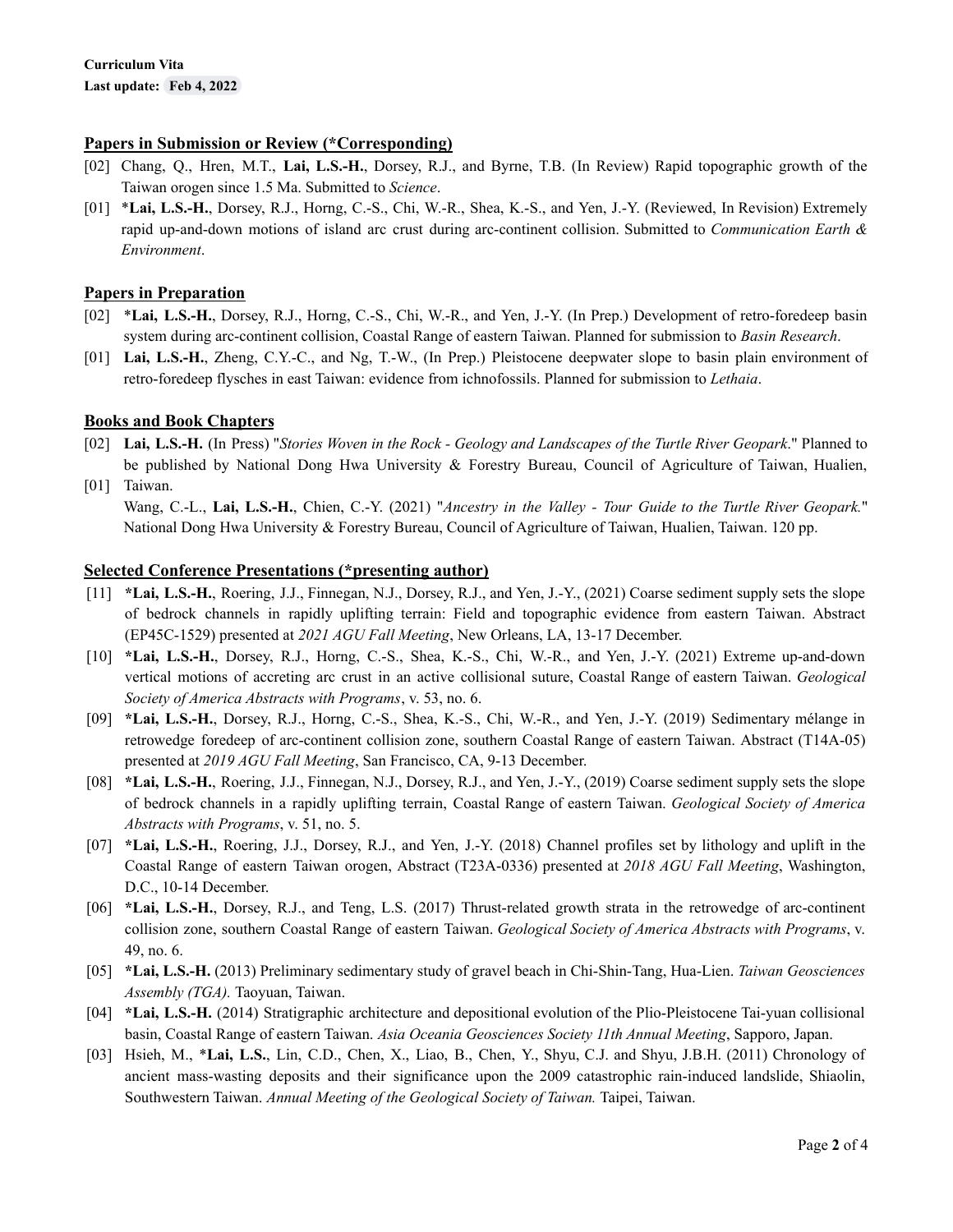[02] serpentinization under near surface conditions. *Annual Meeting of the Geological Society of Taiwan.* Taipei, Taiwan. **\*Lai, L.S.-H.**, Cheng, T. and Lin, L. (2011) The effects of pyrrhotite and  $CO<sub>2</sub>$  on H<sub>2</sub> generation during olivine

- [01] evolution and mass-wasting events in the Hsiao-lin area, southwestern Taiwan. *Annual Meeting of the Geological* **\*Lai, L.S.-H.**, Lin, C.D., Chen, Y., Liao, B., Shyu, C.J., Hsieh, M. and Shyu, J.B.H. (2010) Late Quaternary landscape
- *Society of Taiwan.* Taipei, Taiwan.

## **Awards and Honors**

- 2021.06 Research Excellence Award, Department of Earth Sciences, University of Oregon
- 2020.06 Outstanding Teaching Assistant Award, Department of Earth Sciences, University of Oregon
- 2015.06 Dean's Award of College of Science (Master's Degree), National Taiwan University
- 2014.05 Advanced Research Award, 28th Youth Forum, Department of Geosciences, National Taiwan University
- 2014.04 Outstanding Student Paper Award, Joint Annual Meeting of Geological and Geophysical Society of Taiwan
- 2011.06 Dean's Award of College of Science (Bachelor's Degree), National Taiwan University
- 2011.04 Outstanding Student Paper Award, Joint Annual Meeting of Geological and Geophysical Society of Taiwan
- 2008–11 Presidential Award (4 times), National Taiwan University

#### **Grants and Fellowships**

- 2021.09 GSA Cordilleran Section Student Travel Grant, Geological Society of America. (\$350 USD)
- 2020.06 2020-21 General University Scholarship, University of Oregon. (\$3,000 USD)
- 2019.06 2019 Government Scholarship for Study Abroad, Ministry of Education, Taiwan. (\$32,000 USD for 2 years)
- 2019.06 Smith Scholarship, Department of Earth Sciences, University of Oregon. (\$1,200 USD)
- 2018.04 2018 Graduate Student Research Grants, Geological Society of America. (\$2,500 USD)
- 2018.03 Scholarship for 2018 Summer School in Rock Magnetism, University of Minnesota. (\$225 USD)
- 2017.09 GSA Cordilleran Section Student Travel Grant, Geological Society of America. (\$125 USD)
- 2017.08 Johnston Scholarship, Department of Earth Sciences, University of Oregon. (\$4,000 USD)

#### **Invited Talks and Public Lectures**

- 2019.04 "Basin evolution constrained by high-resolution magneto-biostratigraphy and event marker beds in the southern Coastal Range of eastern Taiwan." Workshop on Paleo-, Rock, and Environmental Magnetism: From Nano to Global Scales. Institute of Earth Sciences, Academia Sinica, Taipei, Taiwan
- 2017.05 "An Introduction to Turbidites in the Deformed Retrowedge Foredeep Basin, Coastal Range of Eastern Taiwan." Workshop on Processes and Products of Deep-Sea Sediment Gravity Flows, National Central University, Taoyuan, Taiwan
- 2016.03 "Let's Chat about Geology in Taroko!" Invited instructor for Science Education Training Program for park rangers and volunteers of conservation in Taroko National Park, Hualien, Taiwan

#### **Services Activities**

#### *[Professional Services]*

- 2021–present Volunteered graduate mentor. Geoscience Education & [Mentorship](https://urldefense.com/v3/__https:/gems-program.org/aboutus__;!!C5qS4YX3!WVV-kepLtF6MgHZZolbYJASKbqfmQcZVTvUqrKyWEbnhjmDJpQFp2bjyOiLEVgQ6$) Support (GEMS) program
- 2020 Undergraduate thesis committee member. Department of Earth Sciences, University of Oregon
- 2019 Symposium organizer: "Mini Workshop & Group Field Trip: Dynamics of Basin Evolution and Orogen Exhumation, Eastern Taiwan: Ongoing studies." National Dong Hwa University, Hualien, Taiwan

*[Journal Peer-Reviewer]*

- 2021.02 **Tectonics**
- 2021.04 Progress in Earth and Planetary Science